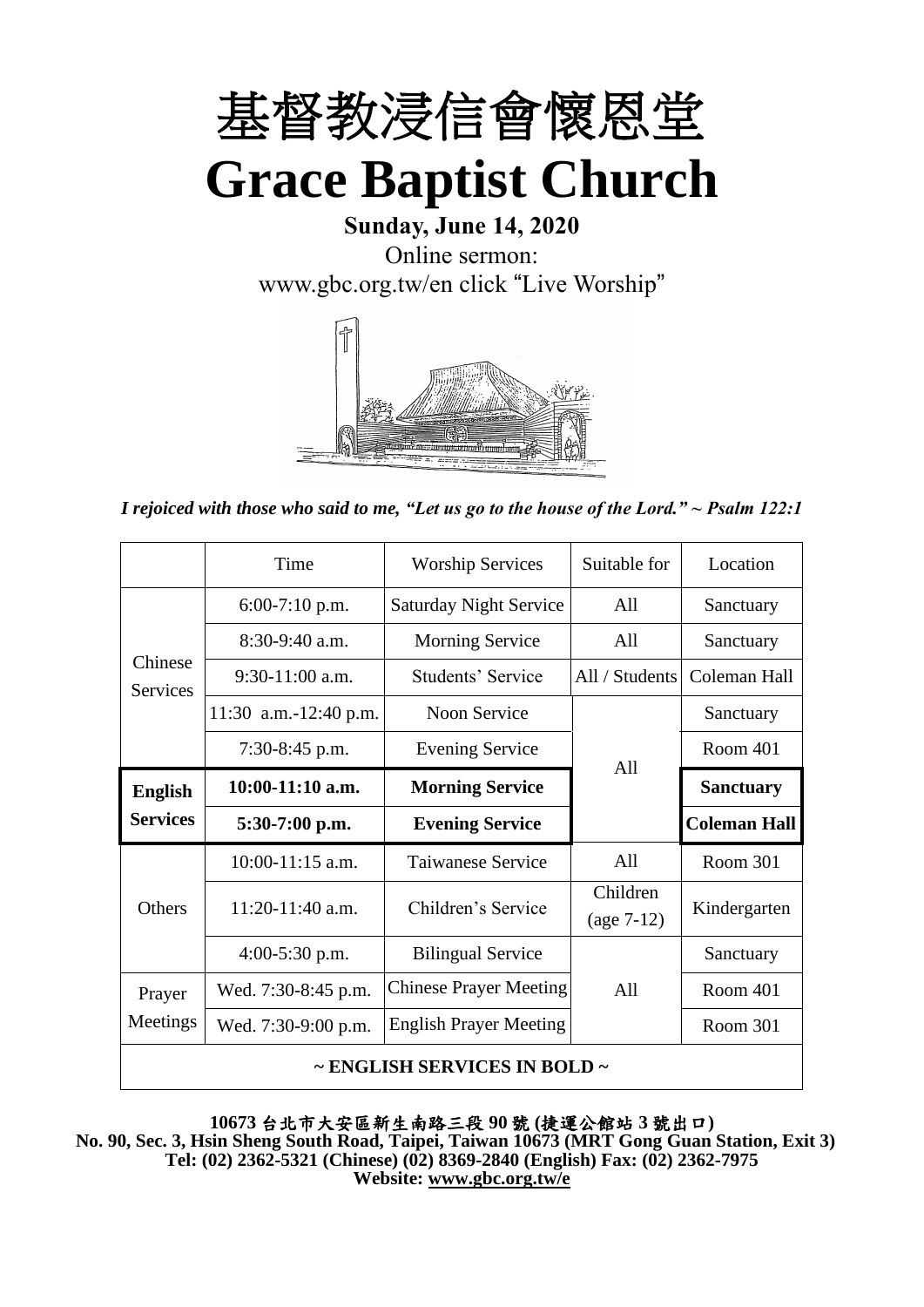**Welcome to Grace Baptist Church English Congregation. Thank you for choosing to worship with us and celebrate the glory of our Lord. Morning Worship Service – 10:00 a.m. Sunday, June 14, 2020 (Sanctuary)** Prelude Vicky Lin Greeting/Prayer Cherrie Lim<br>Worship through Music "Holy Is the Lord" - #9" Cherrie Lim "Holy Is the Lord" - #9" *"Your Great Name"* Pastoral Prayer<br>Worship through Music and *Heftifie Cross* "At the Cross" Pastor Nick Brideson<br>Cherrie Lim Worship through Music *"At the Cross"* Cherrie Lim *"Love So High"* Offertory Prayer Amanda Lou Doxology Pray for Our Church Michael Huang Scripture Reading 1 Peter 1:13-21 Message The Expression of Our Hope Minister Kevin Wang<br>Invitation "There Is a Redeemer" - #279 Invitation *" There Is a Redeemer" - #279* Benediction Welcome Pastor Nick Brideson Closing Song *"As the Lord Is with Us"* Cherrie Lim Postlude Vicky Lin Nursery care is available in the "Cry Room" at the back of the Sanctuary during the Morning Worship Service. **Evening Worship Service – 5:30 p.m. Sunday, June 14, 2020 (Coleman Hall)** Prelude Michael Tsai Prayer **Prayer** Alex Chen, Leader **Alex Chen**, Leader Worship through Music *"The Heart of Worship"* Greeting Michael Huang Pastoral Prayer Pastor Nick Brideson Worship through Music *"Cannons"* Alex Chen, Leader *"Jesus, There's No One Like You" "None but Jesus"* Offertory Prayer Vicky Kuo Tithes and Offerings Pray for Our Church Michael Huang Scripture Reading 1 Peter 1:13-21 Message The Expression of Our Hope Minister Kevin Wang Invitation *"Good Good Father"* Closing Prayer Welcome **Pastor Nick Brideson** Pastor Nick Brideson Closing Song *"None but Jesus"* Alex Chen, Leader Postlude Michael Tsai Wear a mask before entering the Cry Room.

### **Our Vision Is to Spread the Gospel**

To achieve this, we aim:

⚫To become a house of prayer ⚫Through prayer, to build the body of Christ

⚫From the body, to do the work of mission in Taipei, Taiwan, and neighboring countries *"but you will receive power when the Holy Spirit has come upon you; and you shall be My witnesses both in Jerusalem, and in all Judea and Samaria, and even to the remotest part of the earth."* - Acts 1:8 (NASB)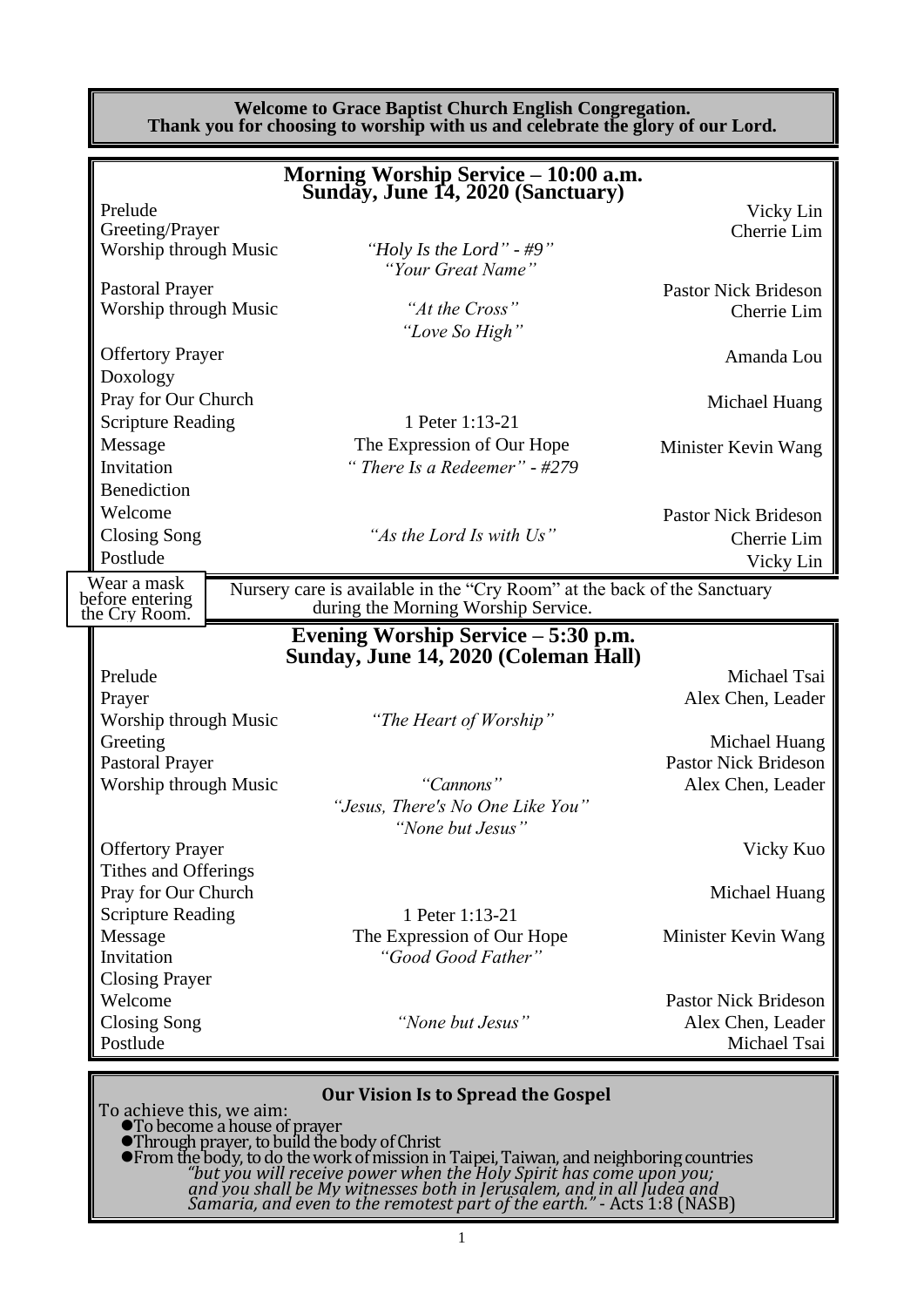## **Sermon Topic: The Expression of Our Hope Scripture: 1 Peter 1:13-21**

**Speaker: Pastor Nick Brideson June 14, 2020** 

### **Scripture: 1 Peter 1:13-21 (NASB)**

*<sup>13</sup>Therefore, prepare your minds for action, keep sober in spirit, fix your hope completely on the grace to be brought to you at the revelation of Jesus Christ. <sup>14</sup>As obedient children, do not be conformed to the former lusts which were yours in your ignorance, <sup>15</sup> but like the Holy One who called you, be holy yourselves also in all your behavior; <sup>16</sup> because it is written, "YOU SHALL BE HOLY, FOR I AM HOLY."*

*<sup>17</sup> If you address as Father the One who impartially judges according to each one's work, conduct yourselves in fear during the time of your stay on earth; <sup>18</sup> knowing that you were not redeemed with perishable things like silver or gold from your futile way of life inherited from your forefathers, <sup>19</sup> but with precious blood, as of a lamb unblemished and spotless, the blood of Christ. <sup>20</sup>For He was foreknown before the foundation of the world, but has appeared in these last times for the sake of you <sup>21</sup>who through Him are believers in God, who raised Him from the dead and gave Him glory, so that your faith and hope are in God.*

**Notes:**



## **Sermon Next Sunday,** *June 21***:**

| Topic                                                                                                                                    | <b>Bible Text</b> |  |  |  |
|------------------------------------------------------------------------------------------------------------------------------------------|-------------------|--|--|--|
| The Testimony of Our Hope                                                                                                                | 1 Peter 2         |  |  |  |
| Study the Bible text ahead and you will get more from the sermon.<br>You are welcome to join one of the Sunday classes listed on page 6. |                   |  |  |  |
|                                                                                                                                          |                   |  |  |  |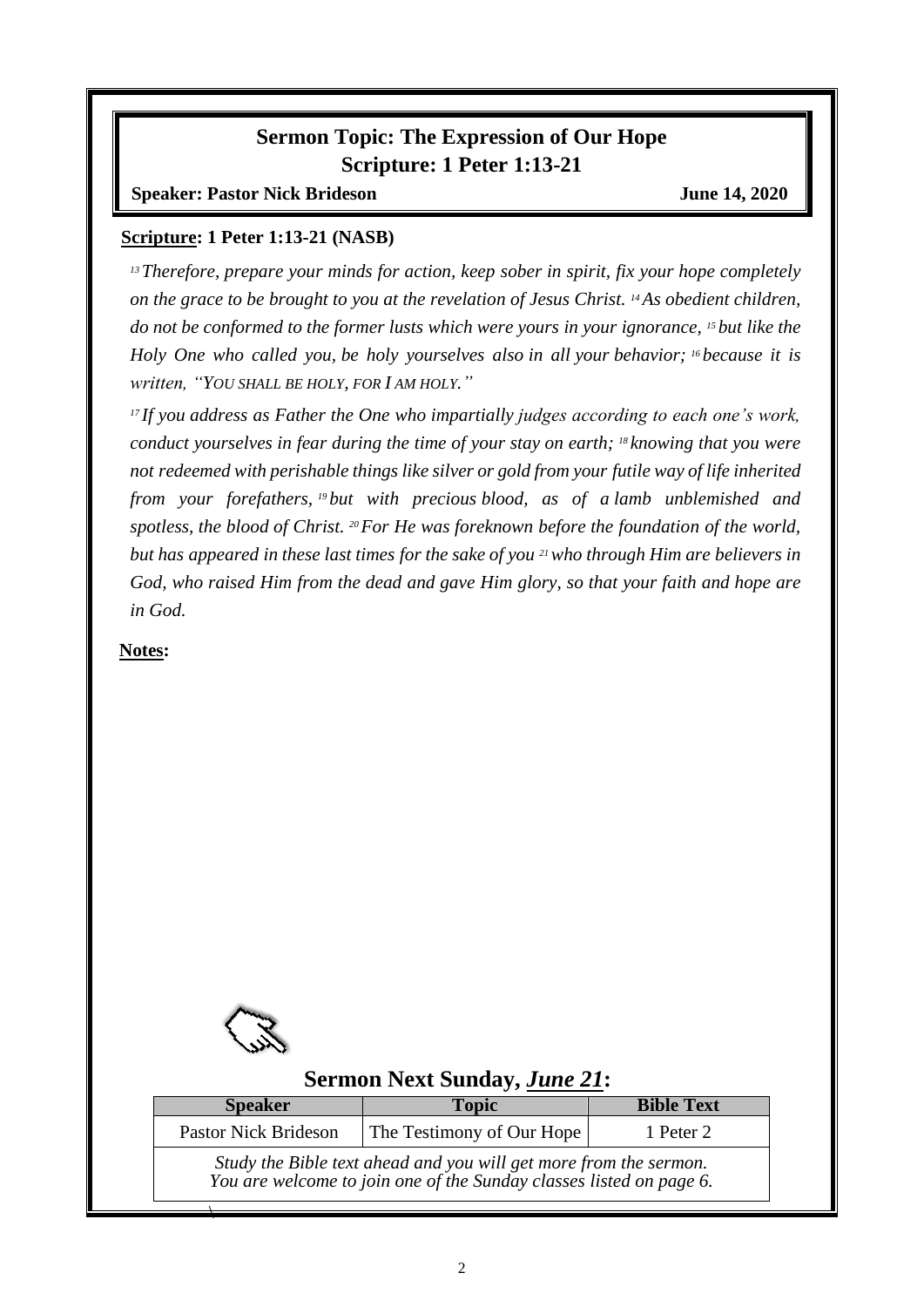# **Wednesday Night Prayer Meeting**

*"My house shall be called a house of prayer" (Matthew 21:13)*

Let us be a church of prayer. Come and pray with brothers and sisters in Christ 7:30 - 9:00 p.m. every Wednesday in Room 301. Go directly to the *physical Prayer Meeting* or email Minister Priscilla (priscilla@gbc.org.tw) for how to join the *Zoom Prayer Meeting*. Email prayer requests to Minister Priscilla.

Prayer Focus for this coming Wednesday: *Missions*

# **New Members' Class Next Sunday**



If you are interested in becoming a member of GBC, or in applying for baptism on *July 26*, you need to attend a New Members' Class.

The New Members' class is on next Sunday, *June 21*, from 3:00 to 4:00 p.m. in Room 307.

It is a one-time only class and is currently held every 3 months. Please go directly to the class and bring ONE 2-inch ID picture for the registration form.

During that class, we will talk about what it means to be a member of Grace Baptist Church, what we believe, our church strategy and our purpose.

# **Thursday Night Bible Study Class**



The Thursday night Bible Study class is now studying the Book of Psalms, which is called the songbook of the Bible.

It is full of beautiful and

inspiring songs of praise, thanksgiving and lament. Reading the Psalms is great way to worship God and find strength, peace, and hope in Him. The class meets every Thursday night at 7:30 p.m. in Room 301. Please go to the class directly. If you have any questions, please contact the leader, Rod Syverson, at rod syverson@hotmail.com.

# **Women's Group**

Women's Group meets each month on

every 2<sup>nd</sup> and 4<sup>th</sup> Saturday from 8:30 to 10:30 a.m. We worship the Lord,



delve into God's Word, fellowship, and grow together.

All ladies are welcome to join. If you are interested in attending, please contact the leader Johanna Vanderwerf through email:

joeym.vanderwerf@gmail.com.

# **AWANA Children's Sunday School Schedule**

Because AWANA was closed for 2 months due to the COVID-19 situation, AWANA



children's Sunday school will continue through the summer. The schedule is as the following:

- $\triangleright$  Class continues until August 16
- $\triangleright$  Take the break on August 23 & 30
- ➢ Class resumes on September 6

If you have any questions regarding AWANA schedule, please email the leader Ming Lai at minglai88@gmail.com.

# **Parenting Group**

GBC Parenting Group welcomes parents (including single parents) with kids of any age to join. We study various principles about parenting as well as to enjoy fellowship with each other. The group meets at 11:30 a.m. on 2nd

and 4th Sundays in Room 402.

If you have any questions, please email Rod Syverson at: [rod\\_syverson@hotmail.com.](mailto:rod_syverson@hotmail.com)

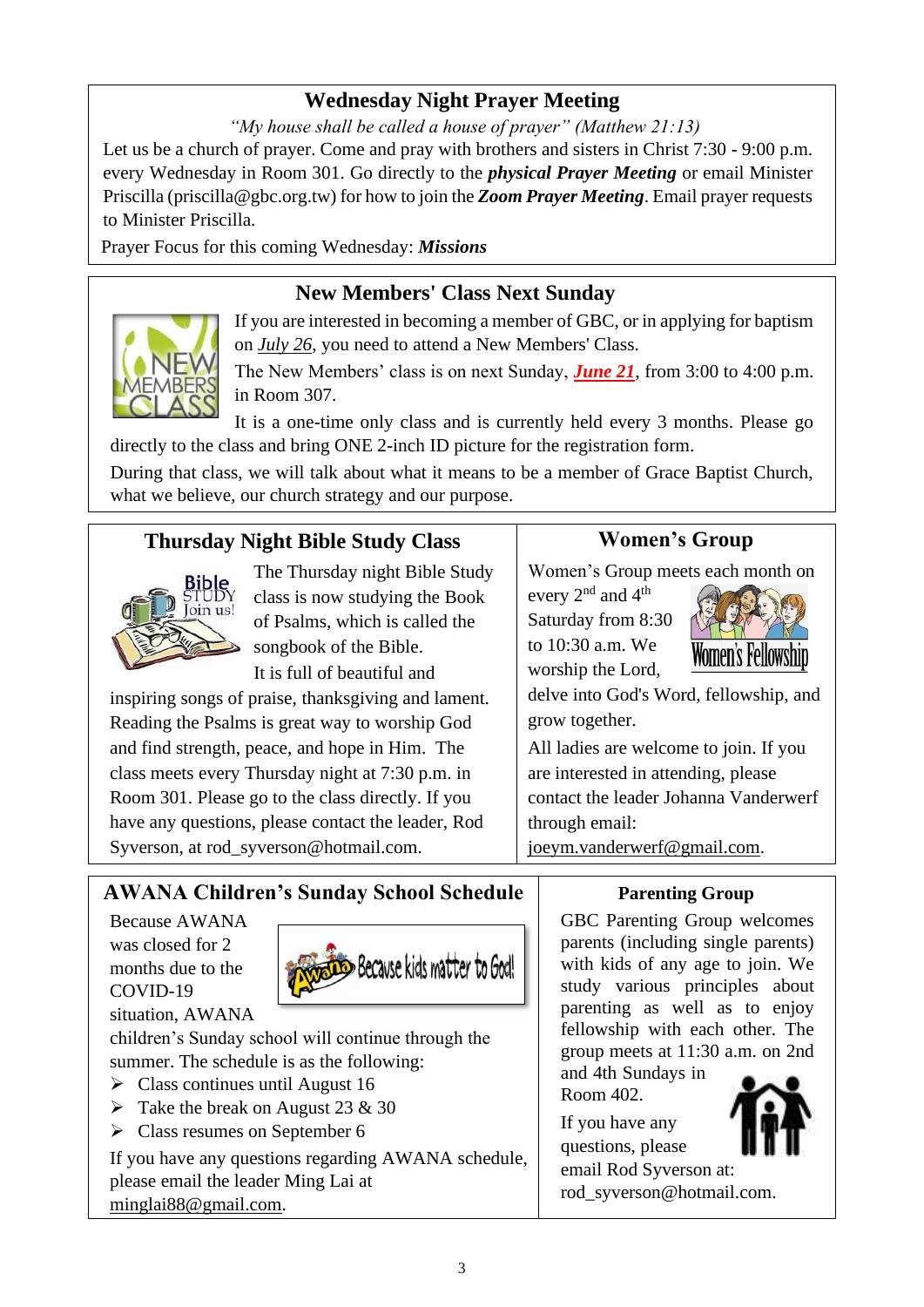

## **Bible Studies for Life: Summer Season**

| Time         | Room                                                                     |  |
|--------------|--------------------------------------------------------------------------|--|
| $9:00$ a.m.  | Mount of Olives<br>(Take the stairs by the<br>front desk, $2.5th$ floor) |  |
|              | WanFu 20-Classroom A                                                     |  |
| $11:30$ a.m. | WanFu 20-Classroom C                                                     |  |
|              | Room B04                                                                 |  |
|              | Room B05                                                                 |  |
| $3:00$ p.m.  | Room 306                                                                 |  |
|              | Room 305                                                                 |  |

Whether you are young or old, if you follow Jesus, you are a disciple. Discipleship is about being transformed into the likeness of Jesus. And transformation starts in the Word. That's why *Bible Studies for Life* is carefully crafted to help kids, students, and adults purposefully become more like Jesus every day.



(13 sessions: on Sundays until August 30) We have seven adult *Bible Studies for Life* classes available. Please check classroom information listed on the left and join one of the classes directly.

> to the family sitting to scating<br>the family sitting scating<br>can fill out childers:<br>formily members: ne fall out clude at<br>an fill out clude at<br>an fill out cluders.<br>family members.<br>family members.

## **Missions Conference (Held on May 31)**

- ➢ **Online English Missions Conference recordings are available:**  click "Live Worship" at gbc.org.tw/en
- ➢ **Missions Chronicle is available:** on GBC website at above site.
- ➢ **Our guest speaker's book (in Chinese):** can be purchased through the front desk
- ➢ **QR code for online commitment**

# One family sitting together<br>One family sitting seating<br>Can fill out of all the<br>can in to include sit **COVID-19 Precautions**

### **Precautions inside GBC:**

- Temperatures will be taken to enter GBC
- All people must wear masks and sanitize hands
- No food in groups/meetings inside GBC
- Fill out the seating form when joining a worship service
- Take your bulletin home or put it in boxes marked "Bulletin RECYLE"
- No one should attend GBC who has been out of Taiwan in the last 2 weeks
- See a doctor if you have a fever and cough

### **General Precautions :**

The government asks ALL people to NOT travel overseas. ALL people who arrive in Taiwan from overseas MUST self-quarantine for 14 days. During your quarantine, GBC welcomes you to join our worship via the Internet.

### 安) 安(安) 始/ 安/ 安/ 安/

### **Share Your Experience during COVID-19**

GBC wants to encourage GBC brothers and sisters to write down your experience of how God has been protecting and leading you through the COVID-19 pandemic. If you want to share, please go to the website (gbc.org.tw/en) or scan the QR code, fill out the form there and submit it before June 30.



Please keep your reflection to under 600 words, less than two pages (double spaced). Some ideas for the sharing include: your devotional life; attending online services/meetings; helpful Bible verses; how God has comforted you.

If you have any question, feel free to contact us at 02-2362-5321 ext 136.

### **Practical Tips**:

- ⚫ After carefully washing your hands and drying them with a paper towel, use that towel to touch elevator/back door buttons or door handles.
- Use your own pen to avoid using the GBC pens in the pews.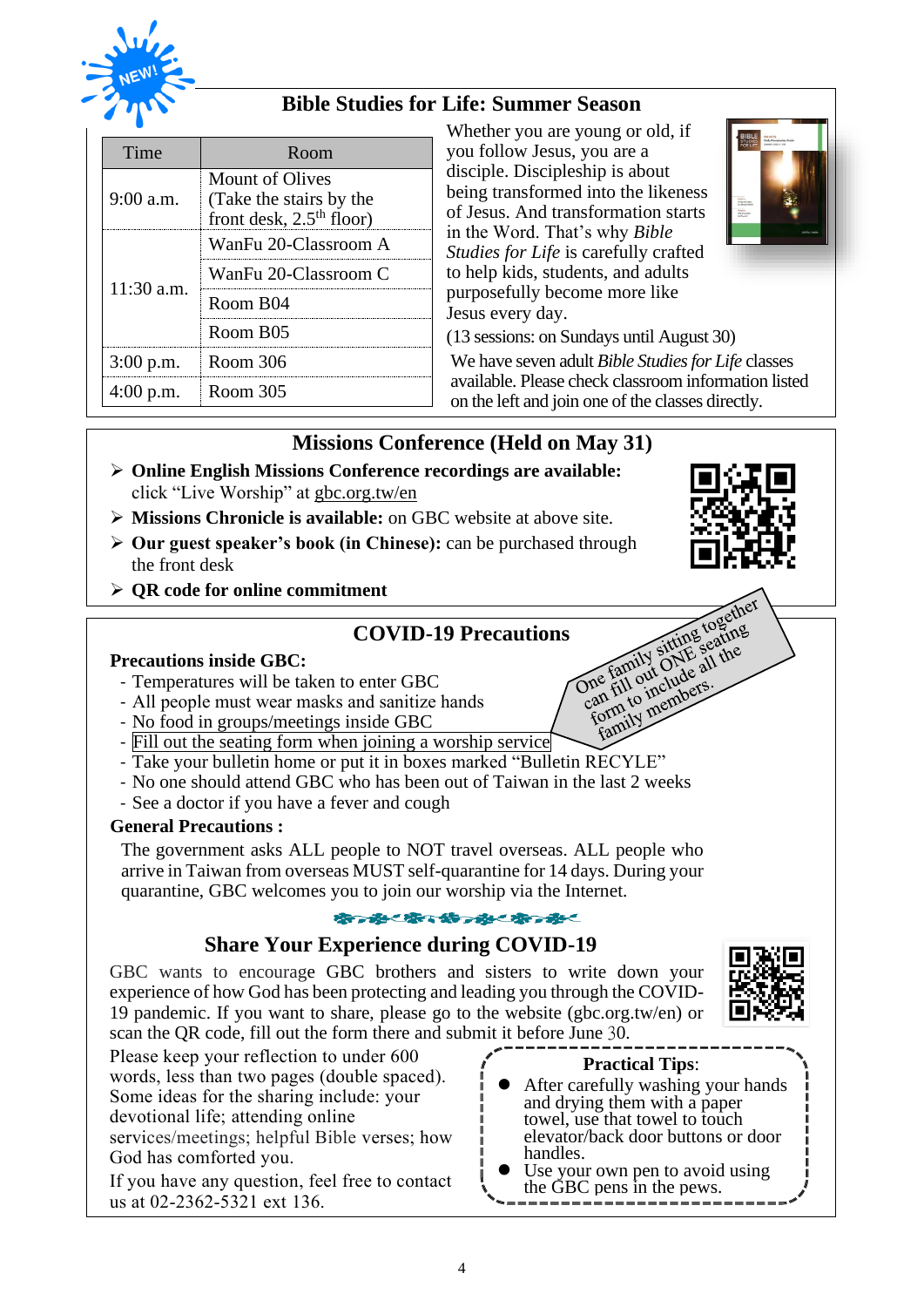## **Preschool Class Teachers Needed**

English Preschool Class is looking for teachers and assistants who can sing songs and tell Bible stories to children age 2-5. English Preschool class meets every Sunday from 11:40 a.m. to 12:40 p.m. in Room 403. Training will be provided. If you are a baptized Christian and a registered GBC member who has a heart for children's ministry, please contact Joanna Peng at Joanna1285@hotmail.com.



## **Mabuhay Fellowship**

Today, June 14, the Mabuhay Fellowship will have Bible Study in Room B05 at 2:00 p.m. All are welcome.



The Mabuhay Fellowship comprises Filipinos aiming to share God's love and light through worship, prayer, Bible study, fellowship, gospel sharing, ministry, and more. Please join us for a joyful experience.

## **Evergreen Bilingual Fellowship**

Evergreen is an international bilingual Christian fellowship of Grace Baptist Church, that meets every Saturday night, from 6:00 to 8:00 p.m. in Room 401. We hope you'll invite your non-believing friends, get involved in deep relationships here, and join our Fellowship.

If you want to know more about Evergreen Fellowship, please contact the leader, sister Winnie: wistlesliang@hotmail.com.



| <b>English Congregation Leaders</b>                                                                                                                                                                                                                                                                                                                                                  |                                                                                                                                                                                                                                                                                                                                                                                                                               |                                                                                                                                                                                                                                                                                                                                                                                                                                                                                                           |                                                                                                                                                                                                                                                                                                                                                                                                  |                                                                                                                                                                                                                                             |
|--------------------------------------------------------------------------------------------------------------------------------------------------------------------------------------------------------------------------------------------------------------------------------------------------------------------------------------------------------------------------------------|-------------------------------------------------------------------------------------------------------------------------------------------------------------------------------------------------------------------------------------------------------------------------------------------------------------------------------------------------------------------------------------------------------------------------------|-----------------------------------------------------------------------------------------------------------------------------------------------------------------------------------------------------------------------------------------------------------------------------------------------------------------------------------------------------------------------------------------------------------------------------------------------------------------------------------------------------------|--------------------------------------------------------------------------------------------------------------------------------------------------------------------------------------------------------------------------------------------------------------------------------------------------------------------------------------------------------------------------------------------------|---------------------------------------------------------------------------------------------------------------------------------------------------------------------------------------------------------------------------------------------|
|                                                                                                                                                                                                                                                                                                                                                                                      |                                                                                                                                                                                                                                                                                                                                                                                                                               | <b>English Pastor: Nick Brideson</b>                                                                                                                                                                                                                                                                                                                                                                                                                                                                      |                                                                                                                                                                                                                                                                                                                                                                                                  |                                                                                                                                                                                                                                             |
| <b>Pastor Nick Brideson</b>                                                                                                                                                                                                                                                                                                                                                          | Minister Priscilla Liao                                                                                                                                                                                                                                                                                                                                                                                                       |                                                                                                                                                                                                                                                                                                                                                                                                                                                                                                           | Minister Kevin Wang                                                                                                                                                                                                                                                                                                                                                                              |                                                                                                                                                                                                                                             |
| <b>Adult Education</b><br>/Mission                                                                                                                                                                                                                                                                                                                                                   | AM Worship                                                                                                                                                                                                                                                                                                                                                                                                                    | Children's<br>Education/Caring                                                                                                                                                                                                                                                                                                                                                                                                                                                                            | PM Worship                                                                                                                                                                                                                                                                                                                                                                                       | Youth/Fellowship                                                                                                                                                                                                                            |
| <b>Adult Education</b><br><b>Nick Brideson</b><br>nick@gbc.org.tw<br><b>Foreign Mission:</b><br><b>Medical/Dental Team</b><br>Armand Lim<br>rmanlim@yahoo.com<br><b>VBS</b> Team<br>Priscilla Liao<br>priscilla@gbc.org.tw<br><b>Taiwan Mission:</b><br><b>TaiTung Team</b><br>Cherrie Gow Lim<br>cvgow@yahoo.com<br><b>Orphanage Ministry</b><br>Julie Chen<br>yuling0914@gmail.com | <b>Morning Music</b><br>Cherrie Gow Lim<br>cvgow@yahoo.com<br><b>Morning Greeters</b><br>Chien Ferng<br>cferng@gmail.com<br><b>Adult Choir</b><br><b>Hand Bell Choir</b><br>Juliet Jao<br>lenyinjao@gmail.com<br><b>Hallel Singers</b><br>Cherrie Gow Lim<br>cvgow@yahoo.com<br><b>Morning Fellowship Tea</b><br>Yuri Shih<br>yuchen phone@hotmail.com<br><b>Morning Multimedia</b><br>Vicky Lin<br>gbcmorningmedia@gmail.com | <b>Cryroom Children's</b><br><b>Care Ministry</b><br>Abby Tu<br>abbbytu@gmail.com<br>Preschool<br>Joanna Peng<br>Joanna1285@hotmail.com<br><b>AWANA Spark Group</b><br><b>Crystal Turner</b><br>elisayeh@yahoo.com<br><b>AWANA T&amp;T Group</b><br>Ming Lai<br>minglai88@gmail.com<br><b>Praver Ministry</b><br>Priscilla Liao<br>priscilla@gbc.org.tw<br><b>Hospital Visitation</b><br>Amanda Lou<br>lou.amanda@gmail.com<br><b>Small Groups</b><br>- Women<br>- General<br>- Ministry<br>- Nationality | <b>Evening Music Team</b><br>Alex Chen<br>gbceworshipteam@gmail.com Grant & Kirsten<br><b>Evening Greeters</b><br>Vicky Kuo<br>asiaglobe999@gmail.com<br><b>Evening Multimedia</b><br>Jusak Tandean<br>jtandean@yahoo.com<br><b>Evening Tea / Baptism</b><br><b>Celebration Fellowship</b><br>Michelle Cheng<br>yealincheng@yahoo.com<br><b>Baptism Support</b><br>Aline Kao<br>aline@gbc.org.tw | <b>Trinity Youth</b><br>(Grade 7 and above)<br><b>Burgess</b><br>grantburgess@live.co.za<br>Mabuhay<br>Fellowship<br>Ava Zamora<br>avazam@yahoo.com<br><b>Small Groups</b><br>- Youth<br>- Students<br>- Couples<br>- Parenting<br>- Family |
| <b>Secretarial staff:</b><br>SueJenny Hsu<br>Stella Chen (part-time)<br>suejenny@gbc.org.tw<br>stella@gbc.org.tw                                                                                                                                                                                                                                                                     |                                                                                                                                                                                                                                                                                                                                                                                                                               | Deacon<br>Michael Huang<br>mhuang500@yahoo.com                                                                                                                                                                                                                                                                                                                                                                                                                                                            |                                                                                                                                                                                                                                                                                                                                                                                                  | <b>Alternate Deacon</b><br>Armand Lim<br>rmanlim@yahoo.com                                                                                                                                                                                  |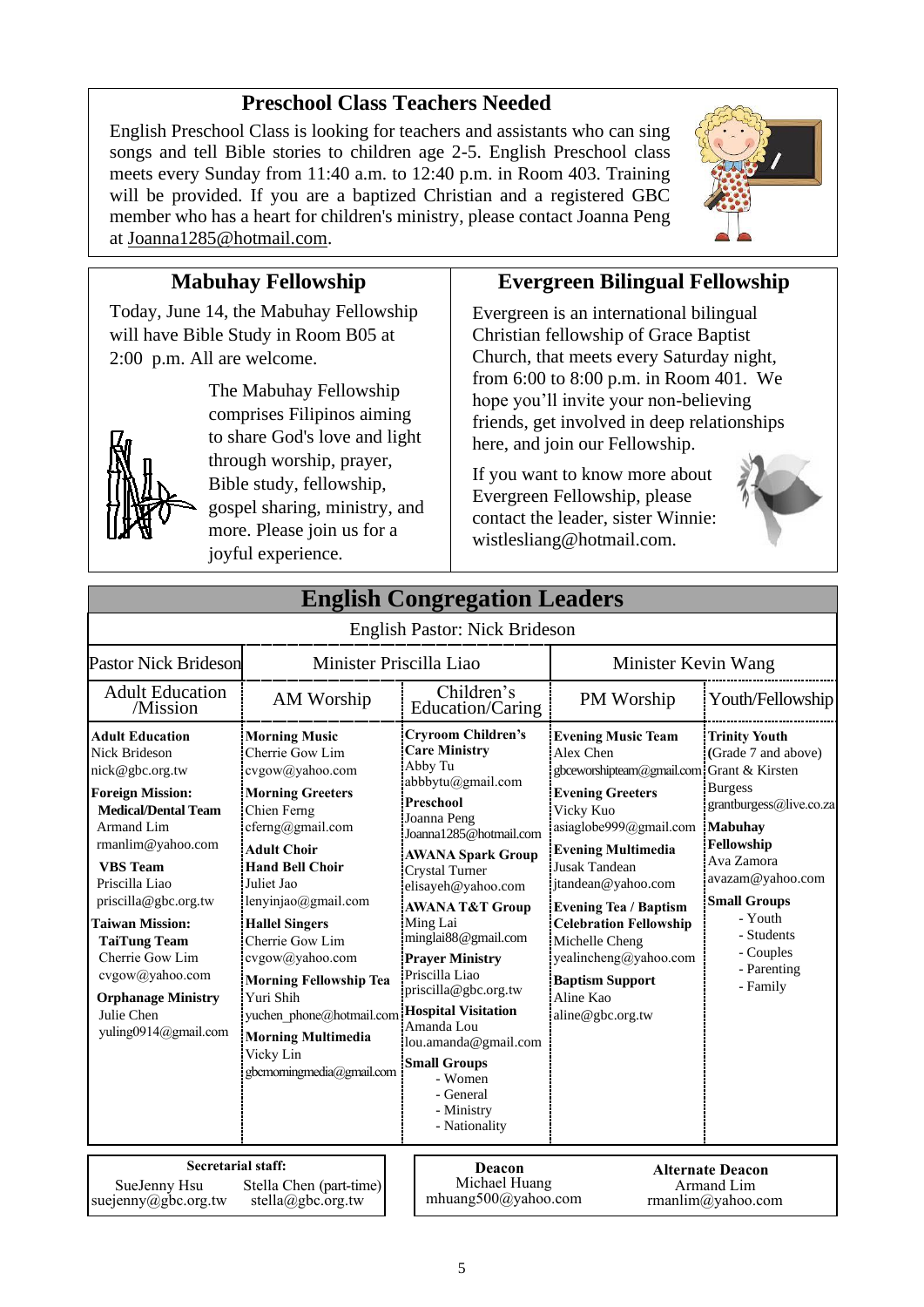### SOME ROOMS HAVE BEEN CHANGED. CHECK ROOM INFORMATION BELOW TO GO TO THE RIGHT CLASS.

| <b>Sunday School Information - Join a class directly</b>                          |                            |                                                                          |  |  |
|-----------------------------------------------------------------------------------|----------------------------|--------------------------------------------------------------------------|--|--|
| <b>Class</b>                                                                      | <b>Time</b>                | <b>Room</b>                                                              |  |  |
| No meeting today.<br><b>Beginning Christian Life</b><br>Email sarahvong@gmail.com |                            |                                                                          |  |  |
| Alpha - new and non-Christians                                                    | 11:45 a.m.                 | if interest in attending.                                                |  |  |
| Christianity 101 - required for baptism                                           | 11:30 a.m.                 | Mount of Olives Room                                                     |  |  |
| <b>Maturing Christians</b>                                                        |                            |                                                                          |  |  |
|                                                                                   | $9:00$ a.m.                | Mount of Olives Room                                                     |  |  |
| <b>Bible Studies for Life</b>                                                     | $11:30$ a.m.               | 4 classes:<br>Room B04<br>Room B05<br>WanFu 20 Room A<br>WanFu 20 Room C |  |  |
|                                                                                   | $3:00$ p.m.                | Room 306                                                                 |  |  |
|                                                                                   | $4:00$ p.m.                | Room 305                                                                 |  |  |
| <b>Youth: Grade 7 and above</b>                                                   |                            |                                                                          |  |  |
| <b>Bible Studies for Life</b>                                                     | 11:30 a.m.                 | Room 405                                                                 |  |  |
| <b>Children</b>                                                                   |                            |                                                                          |  |  |
| Nursery - Age 3 and under                                                         | $11:20$ a.m. $-12:50$ p.m. | Kindergarten                                                             |  |  |
| Preschool - Age 3 to 5                                                            | 11:40 a.m. $- 12:40$ p.m.  | Room 403                                                                 |  |  |
| AWANA - Kindergarten $(\pm \mathcal{H})$ to Grade 6                               | 11:30 a.m. $-1:00$ p.m.    | Rooms 401 / 404                                                          |  |  |

| <b>Small Groups - Contact the leader to join</b>                                                                  |                                            |                                                                  |                                                           |  |
|-------------------------------------------------------------------------------------------------------------------|--------------------------------------------|------------------------------------------------------------------|-----------------------------------------------------------|--|
| <b>Type</b>                                                                                                       | <b>Name</b>                                | Day/Time<br><b>Contact Emails</b>                                |                                                           |  |
| <b>Students</b>                                                                                                   | <b>International Students Group</b>        | Friday<br>$7:30 - 9:00 \text{ pm}$                               | WanFu 22A<br>cesaledro57@gmail.com                        |  |
| Couples/                                                                                                          | Couples Group                              | Sunday<br>$11:30$ am $- 1:00$ pm                                 | <b>Zoom Meeting</b><br>alan.triciac@gmail.com             |  |
| <b>Parenting</b>                                                                                                  | <b>Parenting Group</b>                     | $2nd$ & 4 <sup>th</sup> Sunday<br>$11:30$ am $- 12:30$ pm        | GBC Room 402<br>rod_syverson@hotmail.com                  |  |
| Women                                                                                                             | Women's Group                              | $\frac{2^{nd} \& 4^{th} Saturday}{8:30 - 10:30}$ am              | Near GBC<br>joeym.vanderwerf@gmail.com                    |  |
| Language/<br><b>Nationality</b>                                                                                   | <b>Indonesian Community</b><br>Group       | Sunday<br>$11:30$ am $-12:45$ pm                                 | Near GBC<br>sagitamaria@gmail.com                         |  |
|                                                                                                                   | Salt & Light                               | Sunday<br>$1:30 - 3:00 \text{ pm}$                               | <b>GBC Mount of Olives Room</b><br>paulhan2908@gmail.com  |  |
|                                                                                                                   | <b>Bilingual Interpretation Group</b>      | Sunday<br>$2:00 - 4:00$ pm                                       | GBC Room 303<br>cfindler@yahoo.com                        |  |
|                                                                                                                   | Crown of Beauty                            | Saturday<br>$2:00 - 4:00$ pm                                     | <b>GBC Mount of Olives Room</b><br>clemence4261@gmail.com |  |
| <b>General</b>                                                                                                    | Thursday Night Bible<br><b>Study Group</b> | Thursday<br>$7:30 - 9:00$ pm                                     | GBC Room 301<br>rod_syverson@hotmail.com                  |  |
|                                                                                                                   | NanGang Bible<br>Study Group               | Friday<br>$7:00 - 9:30$ pm                                       | NanGang<br>sagitamaria@gmail.com                          |  |
|                                                                                                                   | YungHe Bible Study Group                   | Friday<br>$7:00-8:30$ pm                                         | YungHe<br>yedukondaluster@gmail.com                       |  |
|                                                                                                                   | HsinChu Bible Study Group                  | Friday<br>$7:30 - 8:45$ pm                                       | HsinChu<br>rmanlim@yahoo.com                              |  |
| <b>Ministry</b>                                                                                                   | <b>Hospital Visitation Group</b>           | Near GBC<br>Thursday<br>$1:30 - 2:30$ pm<br>lou.amanda@gmail.com |                                                           |  |
| If you are interested in starting a new group,<br>please contact Minister Priscilla Liao at priscilla@gbc.org.tw. |                                            |                                                                  |                                                           |  |